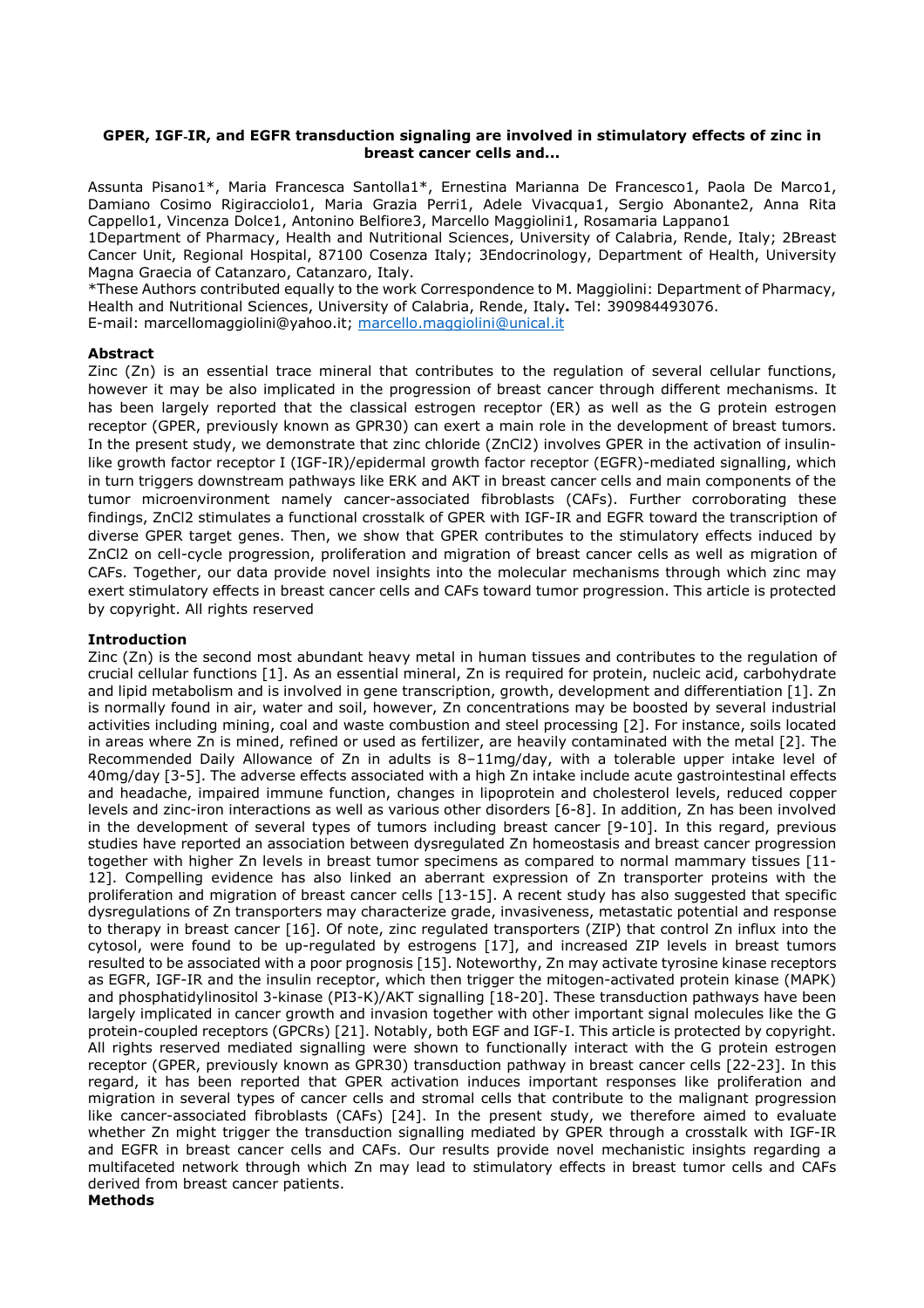**Reagents.** We purchased zinc chloride (ZnCl2), zinc sulfate (ZnSO4), wortmannin (WM), N,N,N',N'-<br>tetrakis(2-pyridylmethyl)ethane-1,2-diamine (TPEN). N-acetyl-L-cysteine (NAC) and 2'.7'tetrakis(2-pyridylmethyl)ethane-1,2-diamine (TPEN), N-acetyl-L-cysteine (NAC) and 2′,7′ dichlorofluorescin diacetate (DCFDA) from Sigma-Aldrich (Milan, Italy); tyrphostin AG1478 from Biomol Research Laboratories (Milan, Italy); PD98059 (PD) and 3-bromo-5-t-butyl-4 hydroxybenzylidenemalonitrile (AG1024) from Calbiochem (Milan, Italy); (3aS,4R,9bR)-4-(6-Bromo-1,3 benzodioxol-5-yl)-3a,4,5,9b-3H-cyclopenta[c]quinolone (G15) from Tocris Bioscience (Bristol, UK); human Connective Tissue Growth Factor (CTGF) Recombinant Protein from MBL International (Eppendorf, Milan, Italy). All compounds were solubilized in DMSO except ZnCl2, ZnSO4, NAC and human CTGF recombinant protein, which were dissolved in water. Treatments with the inhibitors AG1478, AG1024, G15, NAC, PD, TPEN and WM were performed concomitantly with ZnCl2 exposure, as indicated.

**Cell cultures.** SkBr3 breast cancer cells were obtained by ATCC, used less than 6 months after resuscitation and maintained in RPMI 1640 without phenol red supplemented with 10% FBS and 100 mg/mL penicillin/streptomycin (Life Technologies, Milan, Italy). CAFs were extracted as previously described [25]. Briefly, breast cancer specimens were collected from primary tumors of patients who had undergone surgery. Signed informed consent was obtained from all the patients and from the institutional review board(s) of the Regional Hospital of Cosenza. Tissues from tumors were placed in digestion solution (400 IU collagenase, 100 IU hyaluronidase and 10% serum, containing antibiotics and antimycotic) and incubated overnight at 37°C. Cells were separated by differential centrifugation at 90×g for 2min. Supernatant containing fibroblasts was centrifuged at 485×g for 8min, pellet obtained was suspended in fibroblasts growth medium (Medium 199 and Ham's F12 mixed 1:1, supplemented with 10% FBS and antibiotics) and cultured at 37°C in 5% CO2. The characterization of primary cells cultures of breast fibroblasts was assessed as described previously [26]. Cells were switched to medium without serum the day before immunoblots and reverse transcription-PCR experiments.

**Plasmids and luciferase assays.** The luciferase reporter plasmid for c-fos encoding a 2.2-kb 5´ upstream fragment of human c-fos was a gift from Dr. K. Nose (Hatanodai, Shinagawa-ku, Tokyo). EGR1-luc plasmid, containing the -600 to +12 5'-flanking sequence from the human EGR1 gene, was kindly provided by Dr. Safe (Texas A&M University). The *Renilla* luciferase expression vector pRL-TK (Promega, Milan, Italy) was used as internal transfection control. Cells (1x105) were plated into 24-well plates with 500 µl of regular growth medium/well the day before transfection. Cell medium was replaced on the day of transfection with serum-free medium and transfection was performed using X-tremeGENE 9 DNA Transfection Reagent (Sigma-Aldrich) and a mixture containing 0.5 µg of each reporter plasmid and 5 ng of pRL-TK. After 6 h, treatments were added and cells were incubated for 18 h. Luciferase activity was measured using the Dual Luciferase Kit (Promega, Milan, Italy) according to the manufacturer's recommendations. Firefly luciferase activity was normalized to the internal transfection control provided by the *Renilla* luciferase activity. Normalized relative light unit values obtained from cells treated with vehicle were set as 1-fold induction upon which the activity induced by treatments was calculated.

**Gene silencing experiments**. SkBr3 cells and CAFs were plated in 10-cm dishes and transiently transfected by X-treme GENE 9 DNA Transfection Reagent for 24 h before treatments with a control vector, a specific shRNA sequence for each target gene. The short hairpin (sh)RNA constructs to knock down the expression of GPER and CTGF and the unrelated shRNA control constructs have been described previously [27]. Short hairpin (sh)RNA constructs against human GPER were bought from Open Biosystems (www.Biocat.de) with catalog no. RHS4533-M001505. The targeting strands generated from the shRNA vectors sh1, sh2, sh3, sh4, and unrelated control are complementary to the following sequences, respectively: CGAGTTAAAGAGGAGAAGGAA, CTCCCTCATTGAGGTGTTCAA, CGCTCCCTGCAAGCAGTCTTT, and CGACATGAAACCGTCCATGTT. Considering that sh3 showed the highest efficacy, after the first use it has been referred to as shGPER. The shRNA construct for CTGF was obtained from the same supplier (Open Biosystems; www.Biocat.de). It has clone ID TRCN0000061950 and is based on the same lentiviral expression vector pLKO.1 as the other shRNA constructs. The targeting strand generated from the CTGF shRNA construct is TAGTACAGCGATTCAAAGATG

#### **Results**

**GPER is involved in the activation of EGFR and IGF-IR by Zn in breast cancer cells.** As a dysregulated Zn homeostasis may contribute to breast carcinogenesis through different mechanisms [12], including the activation of growth factors transduction pathways [18-20], we began our study by ascertaining that Zn chloride (ZnCl2) triggers the rapid phosphorylation of EGFR and IGF-IR (Fig. 1A) as well as the activation of downstream kinases such as ERK and AKT (Fig. 1B) in a dose-dependent manner. Similar results were obtained using Zn sulfate (ZnSO4) (data not shown). On the basis of these findings, and considering that Zn serum concentration is approximately 15  $\mu$ M [30], in subsequent assays 10  $\mu$ M ZnCl2 were used. As our previous studies have shown that, in cancer cells, both EGFR and IGF-IR transduction signalling are involved in GPER regulation [29, 31-34], we evaluated whether the activation of EGFR and IGF-IR by ZnCl2 may involve GPER. By co-immunoprecipitation studies performed in SkBr3 cells, we ascertained that ZnCl2 increases a direct interaction of GPER with EGFR and IGF-IR, while the Zn chelator TPEN prevented this response (Fig. 1C). On the basis of these findings, we asked whether the ZnCl2-dependent phosphorylation of EGFR and IGF-IR as well as ERK and AKT may involve GPER. Of note, the silencing of GPER expression by a specific shRNA abrogated the activation of both EGFR and IGF-IR and their downstream signaling molecules ERK and AKT induced by ZnCl2 treatment (Fig. 2A-D). Next, we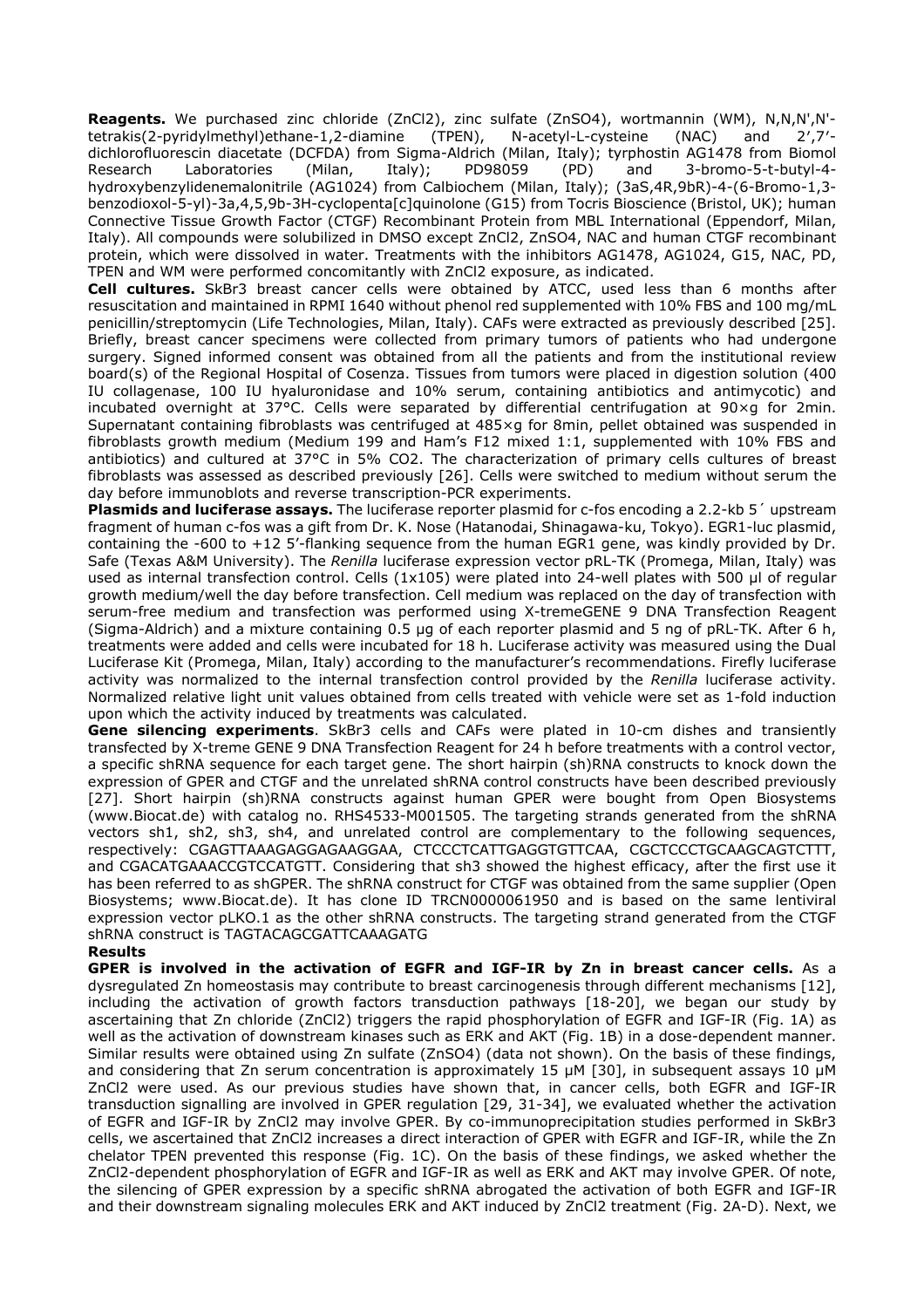investigated the mechanisms through which ZnCl2 may induce the activation of ERK and AKT in breast cancer cells. As shown in Figure 2E, the treatment with the EGFR inhibitor AG1478, the IGF-IR inhibitor AG1024 and the GPER antagonist G15 prevented the phosphorylation of both kinases upon exposure to ZnCl2. Likewise, the activation of ERK and AKT triggered by ZnCl2 was no longer evident in the presence of the Zn chelator TPEN and the scavenger of reactive oxygen species (ROS) NAC (Fig. 2E). Taken together, these data suggest that EGFR, IGF-IR and GPER are involved in ERK and AKT activation induced by ZnCl2. Moreover, the inhibitory effects elicited by TPEN and NAC indicate that the aforementioned responses triggered by ZnCl2 are strictly dependent on the metal and occur through the ROS generation. On the basis of these data and previous results showing that Zn is able to increase ROS levels [19-20], we first confirmed this finding in our experimental model and thereafter established that TPEN and NAC inhibit ROS generation triggered by ZnCl2 (Fig. 2F). Hence, the production of ROS observed in SkBr3 cells is involved in the rapid activation of GPER/EGFR/IGF-IR transduction signaling upon ZnCl2 exposure. Collectively, these observations indicate that ZnCl2 activates a complex transduction signalling that may involve GPER together with EGFR and IGF-IR and downstream effectors like ERK and AKT, hence leading to important biological outcomes (see below).

## **Discussion**

Several human activities as well as natural events can lead to heavy metals pollution and therefore increased incidence of various tumors [39-41]. In the present study, we have demonstrated that one important pollutant such as Zn may trigger a functional interplay of GPER with EGFR and IGF-IR, which leads to the activation of main transduction pathways, gene expression changes and important biological responses like proliferation and migration in breast cancer cells and CAFs (Fig. 9).

Breast cancers have been reported to show an increased Zn uptake and tissue concentration as compared to the normal breast tissue [10, 42], while patients with advanced breast tumors show decreased serum Zn levels; hence the determination of serum Zn levels has been proposed as a prognostic marker in breast cancer patients [9, 43-44]. Of note, tamoxifen-resistant breast cancer cells that display an aggressive and invasive phenotype, show increased levels of Zn and its transporter ZIP7, which are involved in the activation of EGFR and IGF-IR transduction signalling toward cell proliferation and invasion [15]. In accordance with these findings, the growth factors-mediated effects of Zn promoted the activation of kinases, gene expression changes and growth responses [19-20].

Numerous studies have shown that GPER contributes to the progression of certain tumors including breast cancer [45-50]. In addition, clinical studies have indicated that GPER may be a predictor of aggressive cancer behavior as its expression has been associated with negative clinical outcomes in several cancer histotypes [51-55]. The activation of GPER has been shown to trigger EGFR transactivation, subsequent transduction events such as the activation of MAPK and PI3K cascades, gene expression changes, and relevant biological responses such as proliferation, migration and angiogenesis in diverse cancer cell types and CAFs [56-57]. In this context, it should be mentioned that the metal cadmium may induce cAMP increase, ERK1/2 activation and proliferation of breast cancer cells in a GPER-dependent manner [58]. Recently, we also demonstrated that copper activates the HIF-1α/GPER/VEGF signalling in cancer cells leading to angiogenesis and tumor progression [57]. Further extending these findings, in the present study we have demonstrated that in breast cancer cells exposed to Zn the activation of GPER leads to rapid signalling events such as the phosphorylation of EGFR and IGF-IR and their downstream effectors ERK and AKT, the up-regulation of c-fos and EGR1, two main GPER target genes largely involved in growth responses. It is worth noting that Zn induced also GPER targets namely metallothioneins MT1X and MT2A, whose overexpression correlates with chemoresistance and poor prognosis in breast tumors [59-60]. Moreover, in line with the known capability of GPER to trigger the transcription of genes associated with cell growth [27], we assessed the potential of Zn to regulate the expression of two members of the cyclin family as cyclin D1 and A. According to their regulatory role of cell-cycle progression, proliferation and notably migration [61], we detected also that Zn through GPER significantly increases the percentage of SkBr3 cells in the S phase of the cell cycle as well as stimulates cell proliferation and migration.

Several studies have suggested the active role exerted by the cancer microenvironment on the growth and spread of neoplastic cells [62]. For instance, CAFs contribute to breast cancer aggressiveness through the production of secreted factors that promote migration, invasion and angiogenesis [62]. Further extending these findings, we have ascertained that Zn promotes the migration of CAFs through GPER and the induction of its target gene CTGF, which has been widely involved in cancer cells dissemination and metastasis [27, 38]. Moreover, we have assessed that Zn may influence analogous transcriptional and functional responses in both breast cancer cells and main components of the reactive stroma like CAFs toward more aggressive tumor features.

Altogether, the present data provide novel insights into the molecular mechanisms through which Zn may elicit stimulatory effects in breast cancer cells and tumor microenvironment components such as CAFs. In particular, our findings indicates that GPER may be included together with EGFR and IGF-IR among the transduction mediators of relevant biological responses to Zn in breast cancer cells and the surrounding stroma.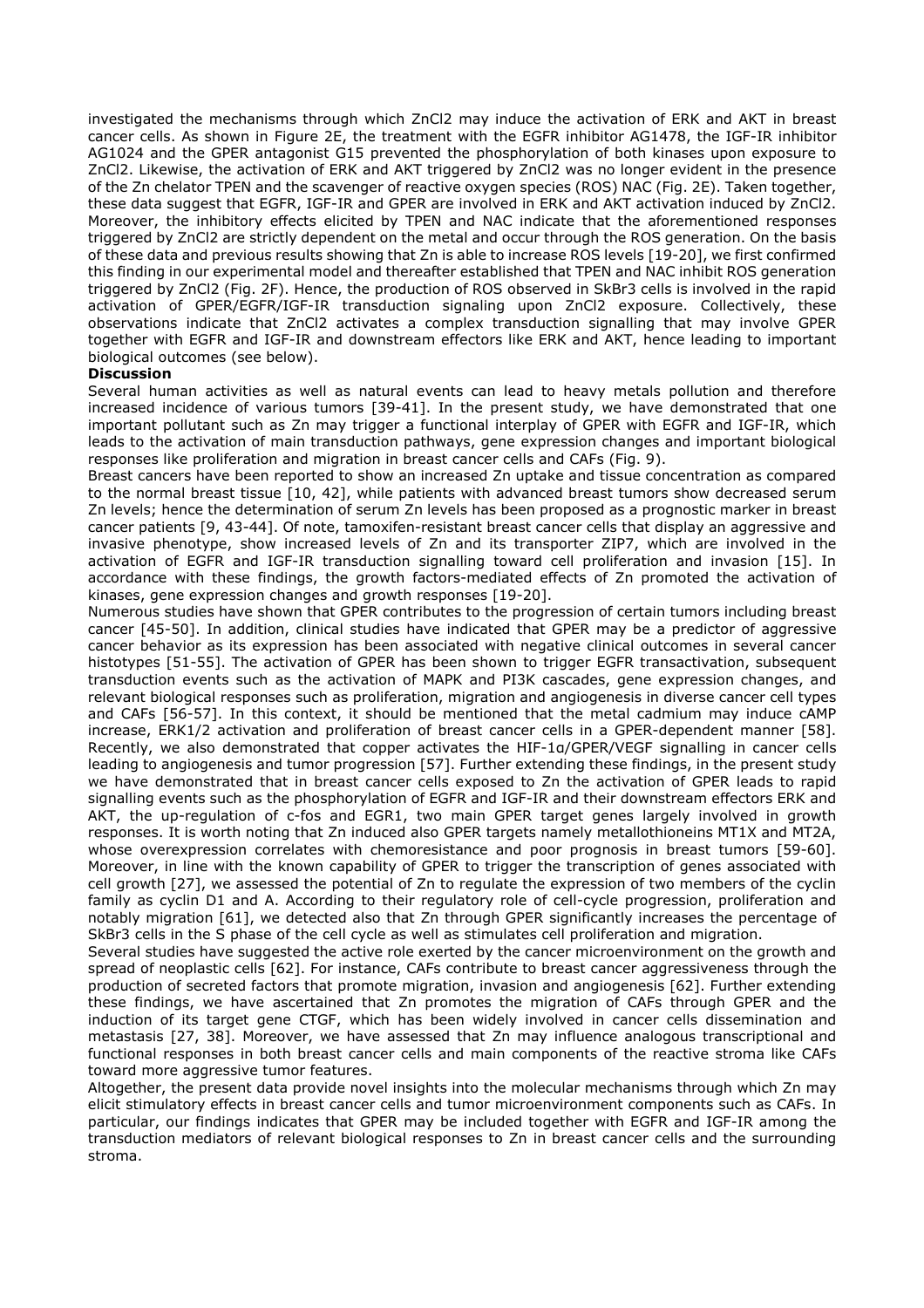